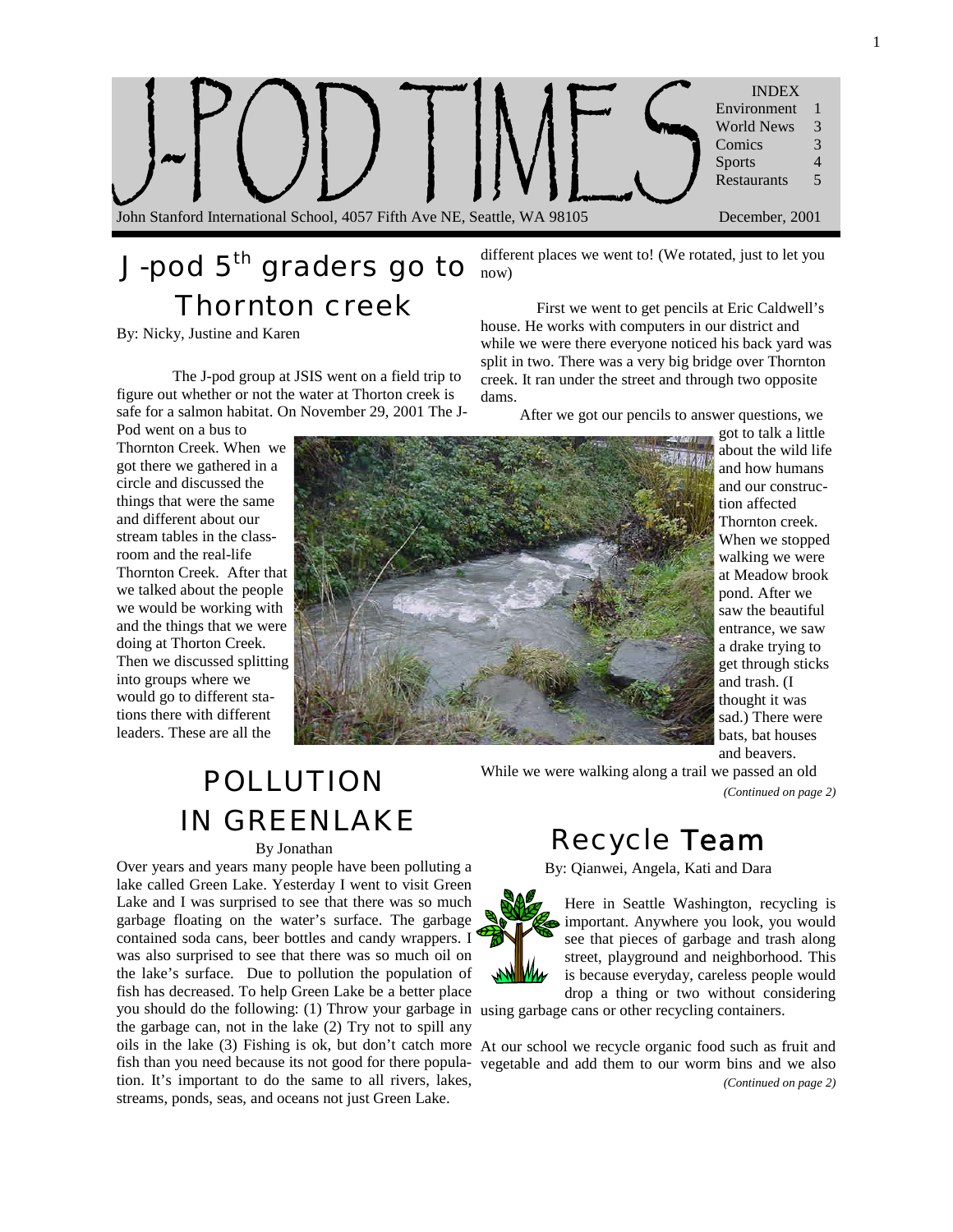#### Environment continued

#### *(Continued from page 1)*

beavers dam. Eric said that he wanted to show us a where and he did and he also told us what one did. They stop the junk that flows down the pond. That way it stops it.

Table groups 5, 6 and E and F went first up to measuring the stream. First we measured how fast the water was flowing, with the rain the water went faster. How we measured the flow of the water is we had 2 yellers that stood at each end of 20 feet. There were also 2 people with stopwatches standing next to the yellers. The last person is the thrower who stands at one end of 20 feet. How it works is the thrower throws a stick into the water and a yeller yells go, and people with stopwatches start their watches. When the stick gets to the other end of 20 feet the other yeller yells stop and the people with stop watches stop their watches. We did this process 3 times until we got the speed. Next we measured the width of the stream. How we did this is we took a ruler and put it across the stream. We did this only once. The next thing that we did was measure the clarity. We filled a water bottle with stream water and poured a little at a time into this bottle that had words at the bottom. We poured the water in until we could not see the words any more. One more thing that we measured is the depth. How we did this is we stoke the ruler into the water and took it out keeping track of the place were the water was and we got the depth. The last thing that we did is taking the temperature of the water. We stuck a thermometer into the water and when we took it out, we had the temperature. Here are our measurements and predictions:

| Predictions<br>Width: $5,4$ | Real<br>Width: 8 |
|-----------------------------|------------------|
| feet                        |                  |
| Speed: 6 sec.               | Speed: 5         |
| sec.                        |                  |
| Depth: $2\frac{1}{2}$ feet  | Depth: 2         |
| feet                        |                  |
|                             | Clarity: 55      |
| By: Karen Edlefsen          |                  |

Temp: 10°

 The second group was the science groups science C, D, 7 and 8. We went to a little clearing near the creek where we looked at an atlas to measure the distance between our school and Thornton creek. Then our guide (a student from the U.W.) handed out little packets that had small activities on them. The first activity was an observations sheet. Before we

*(Continued on page 5)* 

recycle newspaper and clean used newsprint. *(Continued from page 1)* 

JSIS student are doing their part, are you?

Keep our city Seattle beautiful forever!

# K-1 Kids Have Chance to Get Hands Dirty

#### By Duncan Braden

After a week of hard work planting bulbs, rye, and an assortment of flowers, the young gardeners from the K-1 classes of JSIS were finished with their new garden. I had in my mind that it was a tedious project, but I changed it right when excited young Sylvie Thomas and Emily Heim practically shouted in unison "Yes, it was fun!" The class was inspired to do this garden by a field trip to Tilth gardens. When the class was coming back they cooked up the idea of there own garden. If you wish to learn more about the K-1 garden, talk to Margretta.

### J-worms

By Isabel

This year, at JSIS,  $4<sup>th</sup>$  and  $5<sup>th</sup>$  graders are beginning a worm bin. The reasons are to lower garbage levels and make good soil for plants. So far it's been a complete success! We are planning to do it this school year.

During lunch, kids are putting their left over fruits and vegetables in THE WORM BIN. We have noticed it gets full every day. (Which is good.) I think this was a good idea and hope they will do this next year, even though I won't be here.

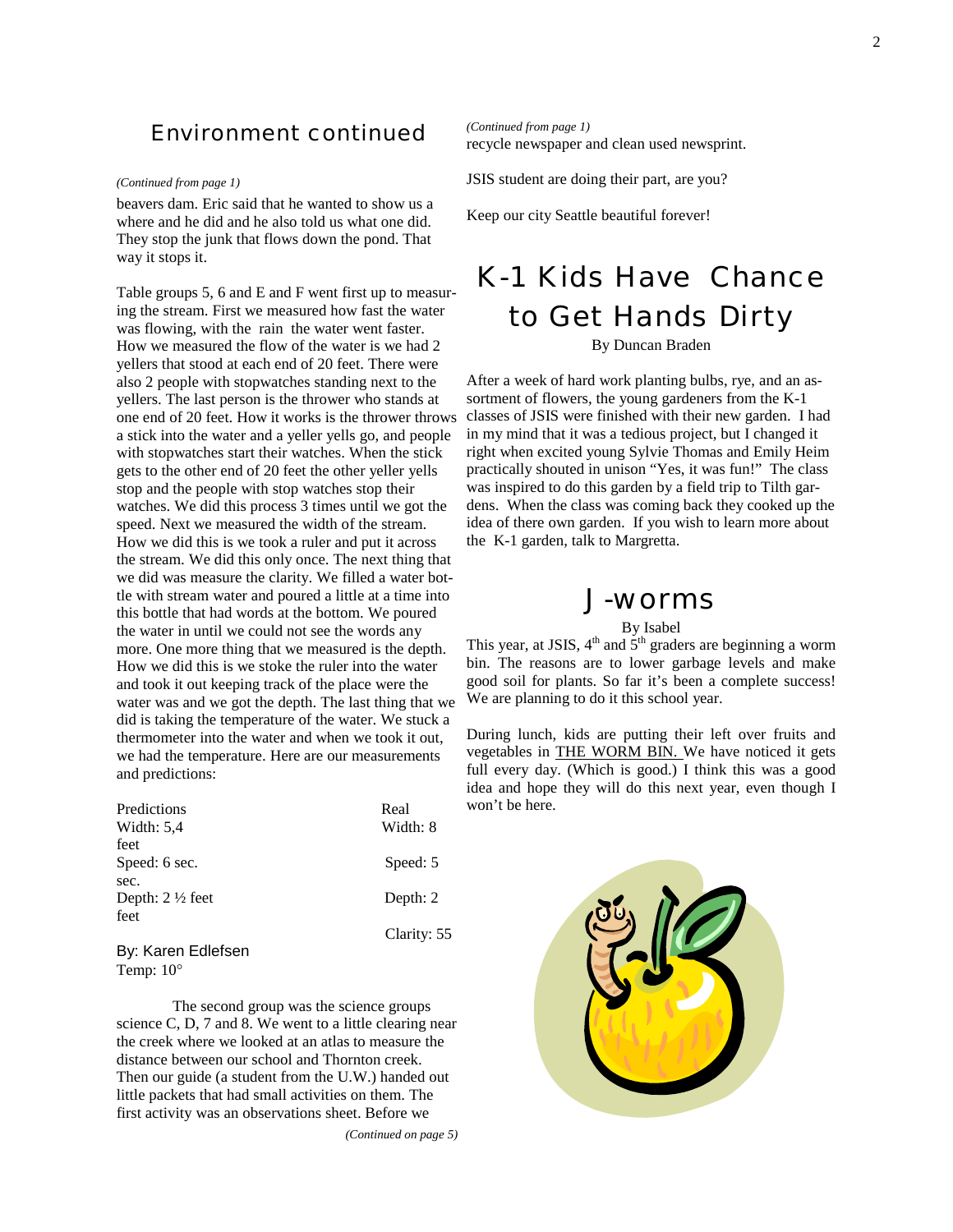### World News



## Looking for Bin Laden

*By Andrea, Chelsea, and Isabel* 

Bush sends out GI's in U.S. planes to look for Bin Laden. People are still traumatized by the plane incident. Rumors say there was a man who had to drive his kids to school because they missed the bus so he was late for work and missed being killed. It is said that people in building 2 were going down the stairs after the attack and were told that the damage was confined to building 1 so they could go on the elevator to get out. But only the people that went down the stairs got out alive.

## **Comics**

## Tips to draw comics

By Luis

If you want to draw good comics here's some tips to draw good ones, well make sure to take a big piece of paper and a very sharp pencil. There is going to be 4 different faces and on your own you can add the body and the jokes. You will also need

to do like little squares to put your 1 Eyes cartoons and jokes on them. I

will recommend you to create little clouds to write the jokes in front of the faces so it will look like they were talking

Remember to put the words in his open to seem like he is talking. The background is not really important because they only care about the jokes and the cartoons. Make sure that the jokes are good because if they are not people can get bored, you could try to go to the library

and find a joke book.

You could also take copies of comics that you have but that only have the clouds (that I told you about), but not the writing and write some thing that you think will be funny for those pictures. Good luck with your drawings.

4 Faces







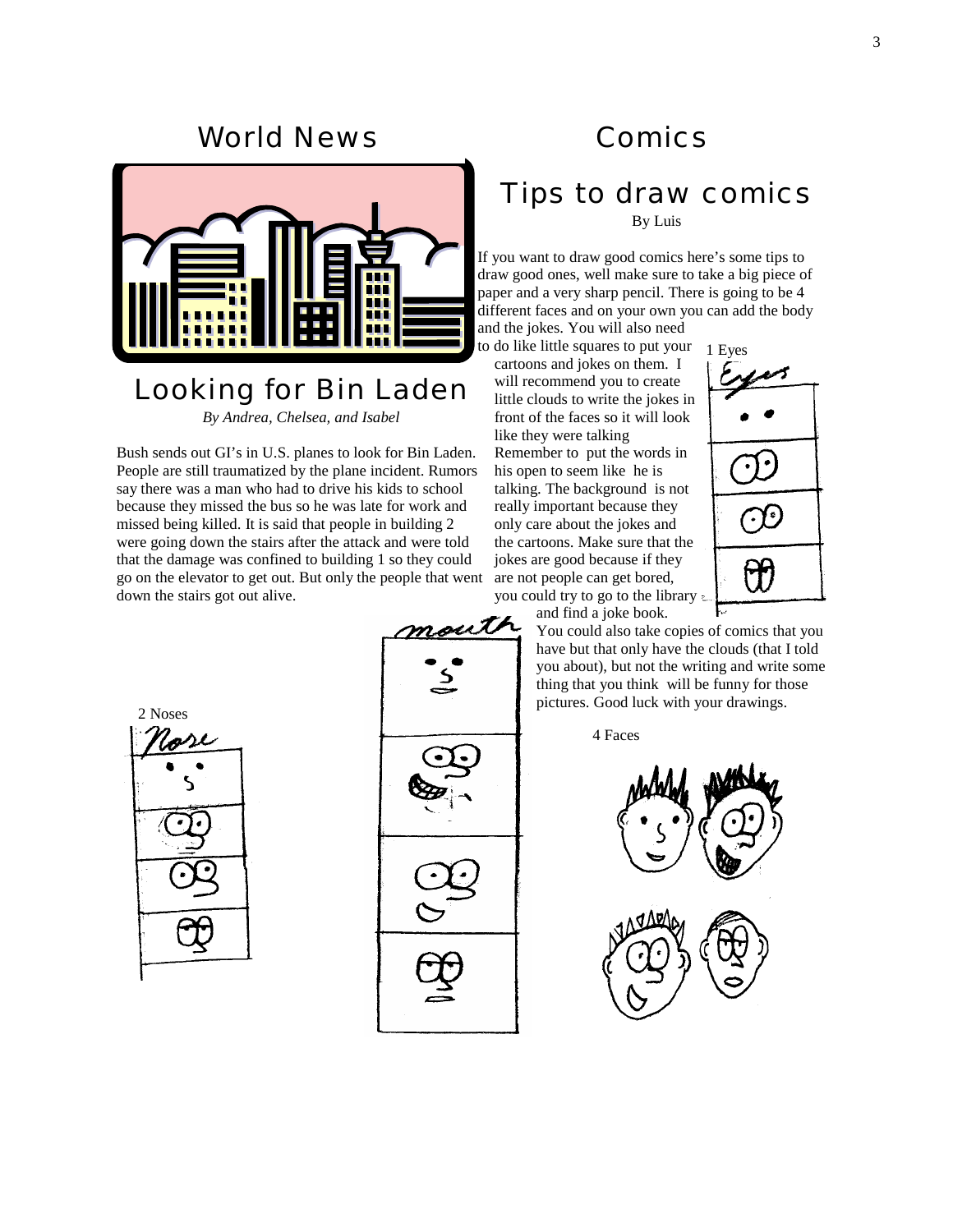## Sports

## Football

#### By Casey

The drafting in the NFL is really critical because the Washington Redskins are trading more NFL players for young college players. The other coaches in the NFL are asking to draft the professional players that the Washington Redskins already traded but the Washington Redskins don't want the other coaches to have their Former players now they have to choose between the NFL players and the college players.

### Ichiro

By: Nico Vanderven Edited By: Jonas Buck

Ichiro succeeded the most this year on the Mariners. Ichiro broke 20 records this season. Here are some of the records he broke: most RBI's, most stolen bases, rookie of the year, and the gold glove. These are only some of the records Ichiro broke. My hope is that Ichiro will triumph again next year!



## The Seattle Mariners

By Jonas Buck and Nico Vanderven

The Seattle Mariners had a terrific season. Some fans might think that the mariners owe us thanks for not making it to the World Series. We should owe the Mariners for a great season!

With 116 wins and 46 losses the Mariners were the best in the major league and tied a major league win record set by the Chicago Cubs.

#### FREE AGENTS THE MARINERS MIGHT BE INTERESTED IN

Pitchers: James Baldwin, Norm Charlton, David Cone, Hidao Nomo, Aaron Sele, John Smolts and

## Sports continued...

David Wells.

Catchers: Carlos Hernandez and Javy Lopez. Firt Baseman: Andres Galaraga, Tino Martinez and Jason Jiambi.

Second Baseman: Bret Boone, Luis Sojo, Mark McLemore, Randy Velarde and Delino Deshields. Third Baseman: David Bell, Scott Brosious, Ed Sprague and John Valentine.

Short Stop: Jose Vizcaino and Chris Gomez. OF: Moises Alou, Barry Bonds, Jay Buhner, Johnny Damon, Tony Gwynn, Ricky Henderson, Brian Hunter, Stan Javier, Chuck Knoblach, Kenny Lofton, Paul O'neil, Al Martin, Regie Sanders and Matt Stairs.



Soccer

By Josephine Hoyne

If your one of those people who likes soccer, you're in the right place. I'm going to tell you about the Silver League A in Seattle, WA. You're going to hear about a game and going to see the standings from the end of the season. First the standings:

| Team              | # games win lose tie points goals |                             |                |                |    |    | goals   |  |
|-------------------|-----------------------------------|-----------------------------|----------------|----------------|----|----|---------|--|
|                   |                                   |                             |                |                |    | on | against |  |
| Firecrackers      | 10                                | 7                           | 3              | $\theta$       | 21 | 21 | 14      |  |
| Sidekicks         | 10                                | 5.                          | $\mathbf{1}$   | $\overline{4}$ | 19 | 21 | 9       |  |
| Shooting<br>stars | 10                                | 5                           | 2 <sup>3</sup> |                | 18 | 29 | 21      |  |
| Fireballs         | 10                                | 5                           |                | 3 <sub>2</sub> | 17 | 24 | 12      |  |
| <b>Flyers</b>     | 10                                | 4                           | $\mathcal{E}$  | 3              | 15 | 14 | 14      |  |
| Champions         | 9                                 | $\mathcal{D}_{\mathcal{L}}$ | 3              | $\overline{4}$ | 10 | 17 | 15      |  |
| <b>Tigers</b>     | 9                                 | 1                           | 6              | $\mathfrak{D}$ | 9  | 5  | 21      |  |
| Pacesetters       | 8                                 | 0                           | 8              | 0              | 0  | 4  | 29      |  |
|                   |                                   | (Communea on page 5)        |                |                |    |    |         |  |